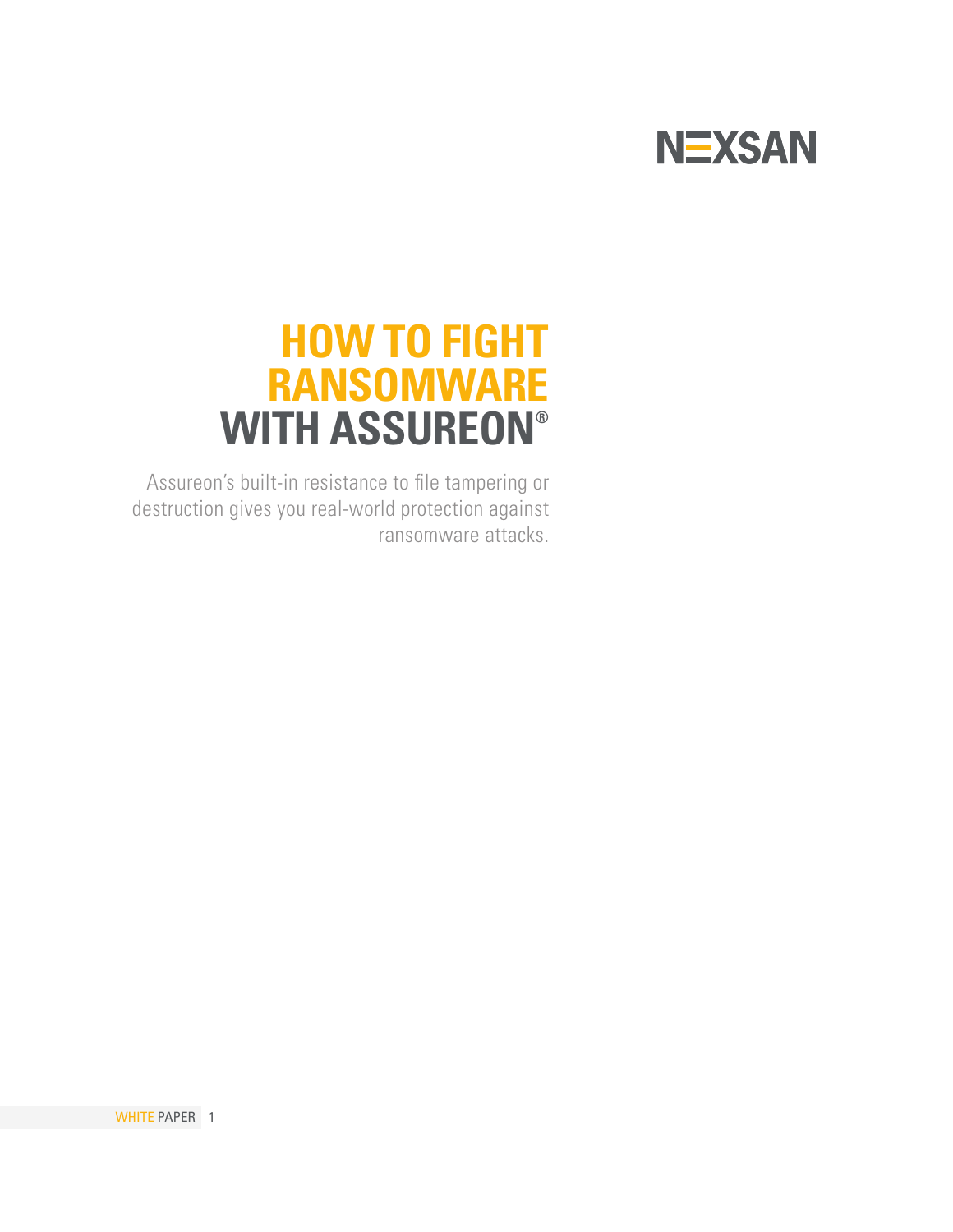



*[Reuters. April 12, 2016. "Ransomware: Extortionist Hackers Borrow Customer-Service Tactics." http://www.reuters.com/article/us-usa-cyberransomware-idUSKCN0X917X]*

WHITE PAPER 2

Of all the cybercriminal threats out there, being attacked by ransomware is among the most devastating. It spreads quickly throughout your network, is a nightmare to remove from your machines, and makes any encrypted files inaccessible until you pay the ransom. Unless you have copies of those infected files that you absolutely know to be untouched by the ransomware (and conventional backup solutions simply cannot assure that), you are basically out of luck.

In a nutshell, ransomware extortionists attack your computer network with malware that encrypts every file, and then demands a large ransom payment to a "darknet" site before the decryption key is provided. If you don't promptly send payment, the criminals threaten to delete the decryption key and all your encrypted data will be lost forever. Usually the crooks supply the key after payment is received, but like any other extortionist, they may make further demands or just cut off further communication altogether.

Typically, however, they will send the decryption key, and this is why so many organizations simply suck it up and send the payment. In 2016, the FBI had received reports that American companies paid an estimated \$1 billion in ransomware payments, as compared to \$25 million in all of 2015. These staggering costs are just the tip of the iceberg compared to the lost productivity and all-toofrequently lost data that result from a ransomware attack.

And the situation's getting worse: With the potential for such massive profits, cybercriminals can afford to pay highly-skilled programmers to create thousands of new types of ransomware attacks every month—which makes detecting them much more difficult. Ransomware has become a major industry, ranking number one in growth rate among illegal enterprises.

Some industry pundits have taken a "blame the victim" attitude, claiming that common ransomware targets (hospitals, schools and police stations) are vulnerable because "they all lack sophisticated cybersecurity like anti-virus, backup, and disaster recovery." But we think those claims are unwarranted, as virtually all of the customers we've spoken to have implemented at least two of these cybersecurity measures.

Here's the real issue: Anti-malware products are not infallible, and when they fail, conventional computer architectures readily allow data corruption by malware that masquerades as the authorized user. We're going to talk about several common-sense precautions you can take to combat this, but for cases where those precautions aren't enough, we'll show you how Assureon—our hardened archive technology—blocks attempts by malware to delete or corrupt your valuable data.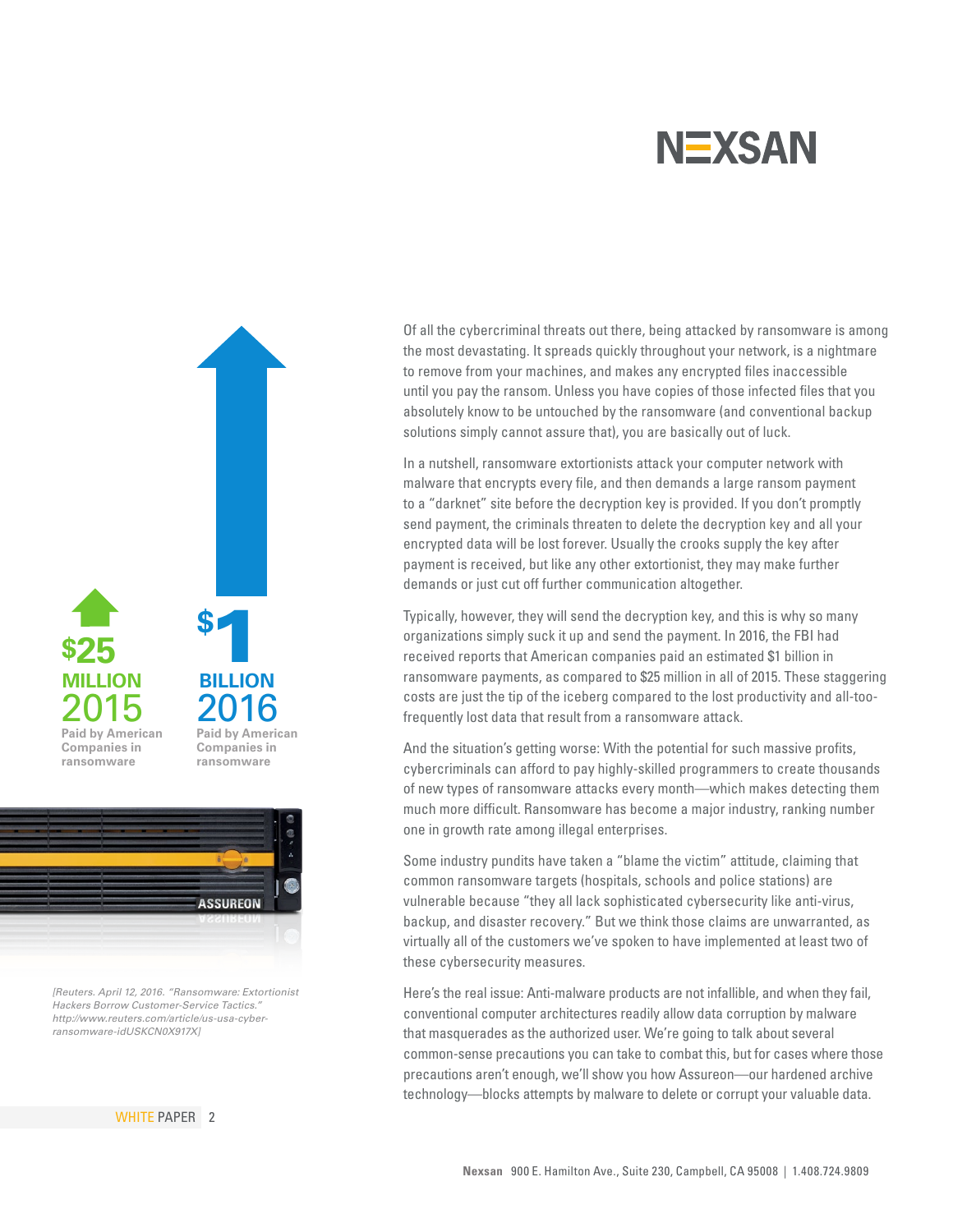

### BACKGROUND - JUST WHAT IS RANSOMWARE?

Simply put, ransomware is a specific type of malware which encrypts your data, then demands a ransom payment before it will decrypt your data. It can vary as to exactly how it infects your computers, whether it communicates with a remote key server or if it generates the key internally, and the specific mechanism for collecting payment. It may have a name like "Locky," "Cryptolocker," "Cerber" or "Ransom32" but you shouldn't be lulled into a false sense of security by thinking that published lists of ransomware names (and their properties) give you a complete picture of all the threats you need to defend against.

In reality, each of those threats may have thousands of variants with distinctly different behaviors; for example, cybercriminals will often capture a specimen of an existing strain of ransomware, make a few changes (including the method of payment demanded) and use it to attack their own list of targets. Often these new variants will elude detection by anti-malware software until a new batch of updates is developed and distributed.

If the ransomware generates or stores its decryption key internally, then it's at least theoretically possible that an anti-malware software vendor might be able to create a tool which removes the infection and decrypts the data without making a ransom payment. Unfortunately, ransomware is increasingly using a remote key generator that's stored in a hidden "dark web" location, accessed via untraceable technologies such as Tor and using unbreakable military-grade encryption such as AES-256.

As a practical matter, if you get hit by this latter type of ransomware, the only way to decrypt your files is to pay the ransom (usually at least \$1,000, but it can be much more), and hope the key arrives and the decryption process goes smoothly. The mechanics of paying the ransom vary, but usually involve a cryptocurrency such as Bitcoin (which itself may be too technically challenging for many victims).

Of course, paying the ransom doesn't guarantee you'll be able to recover your files. The criminals might just take the cash and not provide the key, though this appears uncommon. Because the payment process is deliberately convoluted, there are many opportunities for breakdowns in communications where the payment doesn't go through or the key doesn't reach the victim. More common, however, is that some or all of the files will be damaged during the victim's well-meaning but misguided troubleshooting and repair attempts in the initial confusion of the attack, leading to problems with their decryption attempts after paying the ransom.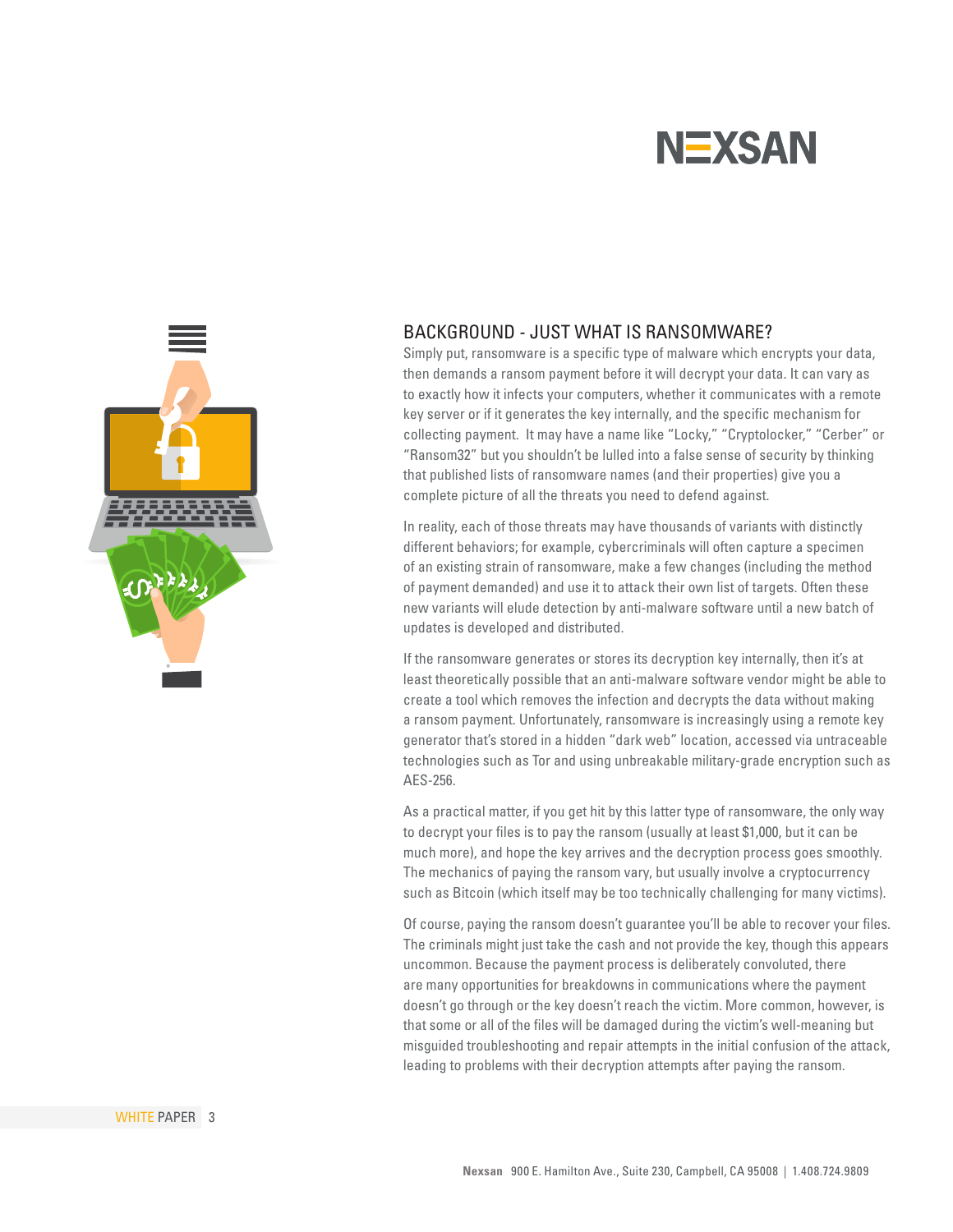#### COMMON-SENSE PREVENTATIVE MEASURES YOU CAN TAKE

Because ransomware gets into your network using the familiar paths taken by previous generations of malware, many of the same preventative measures used to fight those earlier threats can help you reduce risk today:

- Teach your users not to visit unapproved websites or click on links within emails unless they were specifically expecting those email links and have no other way to get to the site (for instance, a password reset link). We have found it very helpful to do a live demonstration for users showing them how the URL behind a link may be very different from what they think it is.
- Regularly patch and update the management tools on all your networked devices, including switches, servers, and BYODs. New malware exploits are now published within days of patches being available, so unfortunately your window of relative safety is getting shorter and shorter.
- Find ways to establish non-native rendering of PDF and Microsoft Office documents, so that a browser or a custom app sees a sandboxed, safe view. Note that many exploits hide inside rich document formats.
- Make sure that your users—and especially your administrators—run in the least privileged mode possible while still being able to maintain reasonable productivity. Of course, this is not foolproof as malware has proven very adept at escalating to root or admin privilege levels.
- Disable Remote Desktop Protocol (RDP) unless used in carefully-controlled maintenance procedures.
- Enable your firewalls and deploy all the latest patches; note that some of the newer firewalls can help block traffic from known ransomware, though the jury is still out on their real-world effectiveness.
- Run frequent backups, your last line of defense against utter disaster. That said, consider the practicalities of meeting your recovery time objectives. An "inexpensive" cloud backup service might require the "not-inexpensive" expedited service of copying your data to USB drives and paying a courier to deliver them.

Even with all these precautions, we know of many organizations that have fallen victim to ransomware and other malware. For example, a hospital with a very careful IT department still suffered a massive ransomware attack that encrypted all of their patient radiology studies. Obviously, no hospital wants to be on the news for losing its patient records and being down for days while it attempts to recover files from backups. In this particular case, the hospital's downtime was only a matter of minutes because it had previously deployed a Nexsan Assureon hardened archive solution.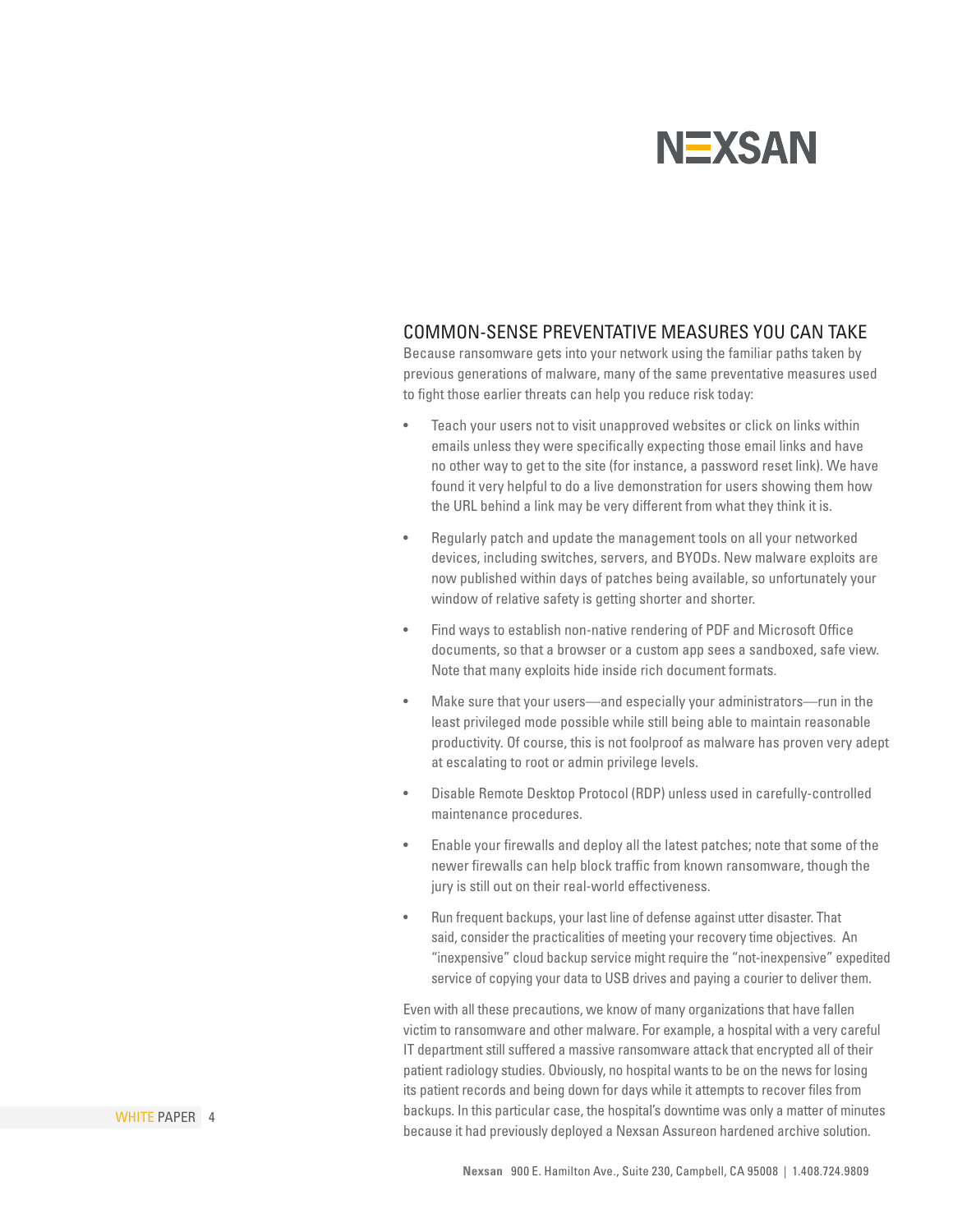

*Figure 1: Assureon's unique file serial numbers enable easy identification of missing files.*

## **Original File Ingestion**



*Figure 2: Unique fingerprint enables recurring checks for corrupted files.*

### HOW ASSUREON PROTECTS YOU AGAINST RANSOMWARE

Assureon was purpose-built to be a secure, hardened archiver for important, unstructured data. Delivering a higher level of integrity and assurance than conventional servers and storage, Assureon is designed to provide a superset of the storage requirements of compliance regulations like HIPAA, SEC17a-4, Dodd-Frank, FDA 22, Sarbanes Oxley, and PCI. In other words, Assureon enables you to meet these stringent security standards...and exceed them.

By deploying Assureon you'll achieve these two major benefits:

- Assureon provides protection against unauthorized or accidental changes or deletions of your files, by people, viruses or ransomware that have escalated to superuser privileges or have compromised your Active Directory server in some way. Even when organizations supplement their conventional storage environments with a document management package or PACS archive, their security still ultimately relies on protecting the passwords of admins and authorized users—and by extension, the computers and BYOD devices they use as most malware exploits attempt to gain superuser status.
- Because Assureon resists attempts by privileged accounts to change or modify files, it helps remove the temptation for authorized users to make unauthorized changes; those users will be unsuccessful and they will be caught. Any attempt to overwrite a file merely creates a new version. By default all versions are stored, but version-limiting options enable you to protect against DDoS attacks that attempt to consume all of your available storage space with unwanted and corrupt versions.
- Assureon includes auditing, integrity, and self-healing features that let you easily implement multi-decade retention times. It keeps two copies of each file in independently-protected object stores, and applies two cryptographic hashes (think of these as unique digital fingerprints of the file contents) that are separately stored in a hardened blockchain internal to the device. Additionally, Assureon issues a globally-unique consecutive serial number to each file so that it can be tracked throughout its lifetime. These techniques protect against bit rot, silent data corruption and software errors—invisible issues that can cause huge problems with your files.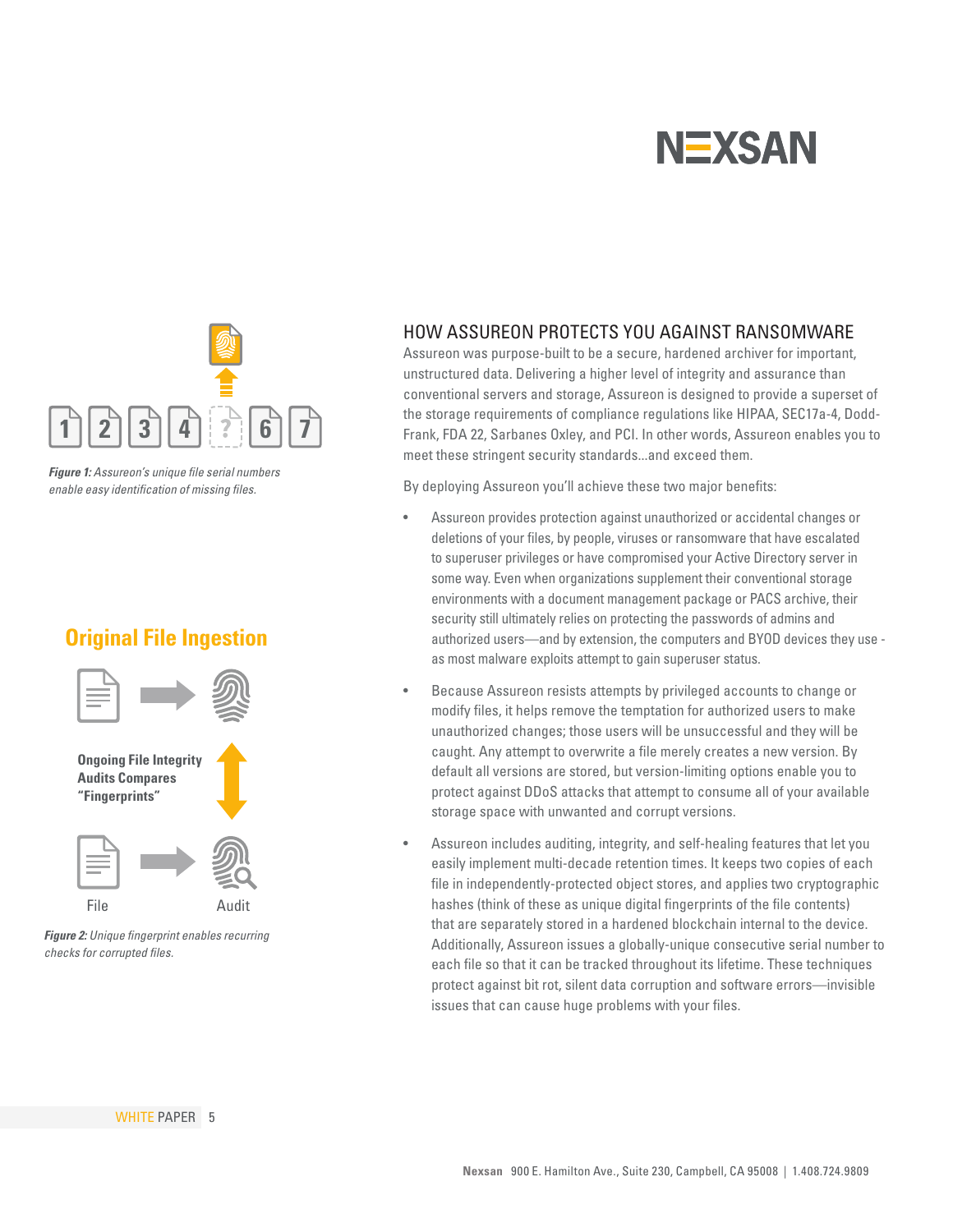Even if you're using modern hardware, your data can sometimes gets lost or corrupted. The important thing is to catch it immediately, report it, and fix it. Assureon's unique self-authenticating object replicator will not replicate corruption. Here's why: Approximately every 90 days, each Assureon node performs a thorough audit by checking serial numbers in sequence to ensure that all files are present, all match their previously stored hashes and all replication stores are exactly equal. This gives you positive assurance that all your files are there, and all are readable at all DR locations.

• A welcome side effect of Assureon's data authenticity and integrity features is that organizations are widely choosing to deploy Assureon for primary storage offload; that certainly makes sense, as it takes better care of files than the traditional server/backup paradigm.

When ransomware gets past your defenses, it obtains or generates a secret encryption key which is used to encrypt every file on your local device and any mounted (or possibly unmounted) network shares. Typically, those files are also renamed to something like "mydocument.doc.encrypted." But any of your files that have been protected by Assureon will remain safely untouched inside its archive.

Potentially new versions of files will start to be ingested by Assureon until the ransomware is detected and removed. Then recovery is extremely fast—Assureon gives you the option to use tiny shortcuts (sometimes called "stubs") that represent your undamaged files to restore them to your production servers. Assureon overwrites whatever garbage the ransomware has left on those servers, and does so at the rate of thousands of files per second. During the natural course of business, your most frequently-used files will re-inflate for faster access and the rest will remain as shortcuts. Assureon even gives you a unique, higher-performance option called "Virtual Shortcuts" which effectively requires zero time to recover files to your production servers.

Summing up, let's be clear: Assureon was architected from the beginning around the knowledge that attempts at corruption or deletion can come from anyone, anywhere and at any time. This includes from ransomware. That's why Assureon simply rejects every such attempt, regardless of whether it's from a virus, ransomware, spyware, user mistakes, software error - or a new threat that hasn't even been invented yet.